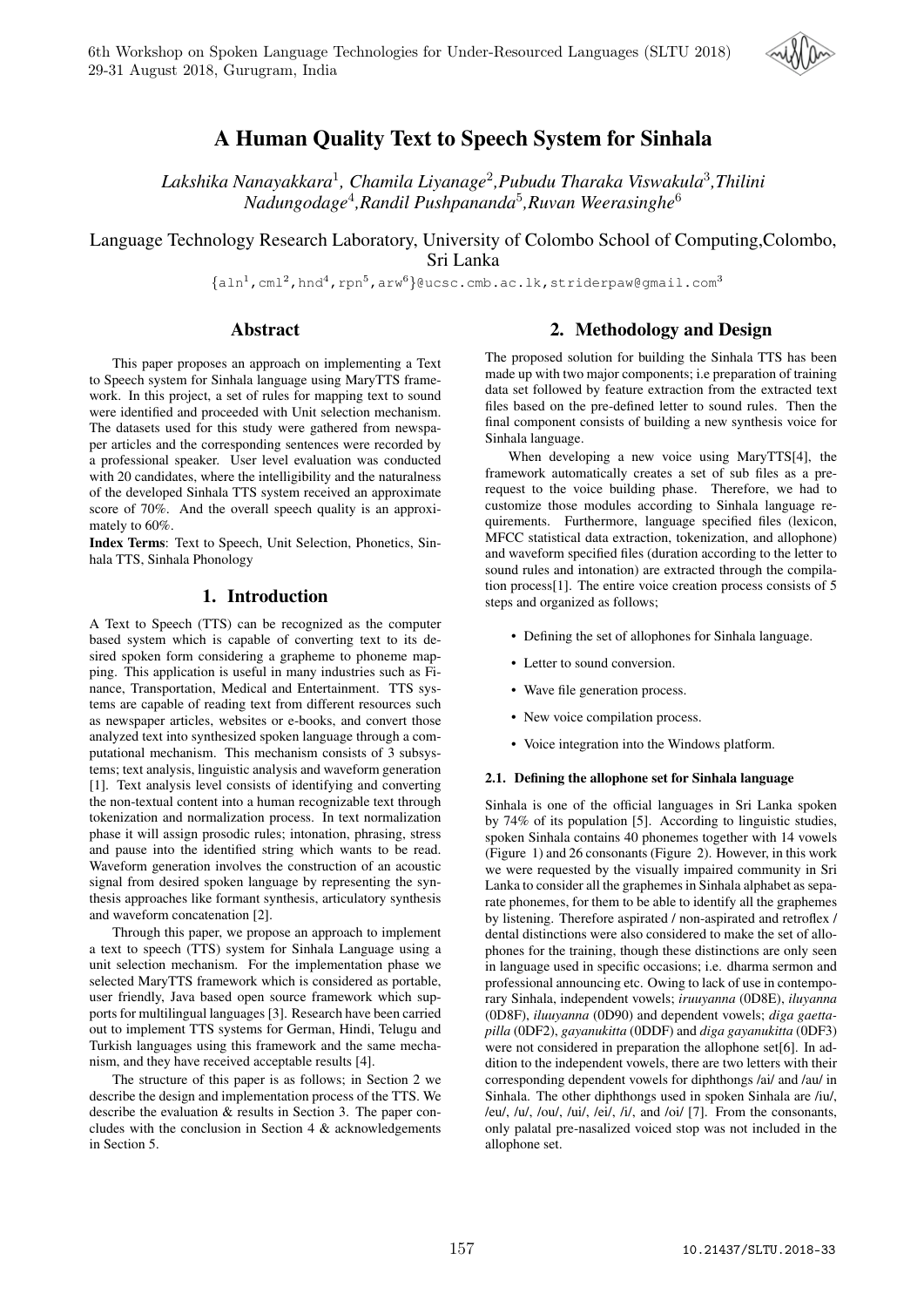| Independent<br><b>Vowels</b>   | Dependent<br><b>Vowels</b> | Pronunciation |
|--------------------------------|----------------------------|---------------|
| ą                              |                            | а             |
| ආ                              | ා                          | a:            |
| ඇ                              | ্য                         | æ             |
| අ₹                             | ্য                         | æ:            |
|                                | $\circ$                    | $\mathbf i$   |
| 9<br>ඊ                         | ే                          | $\ddot{i}$ :  |
| Ĉ                              | <u>്പ</u>                  | u             |
| $\tilde{C}^{\mathfrak{A}}_{-}$ | ୍ୟୁ                        | u:            |
| සෘ                             | ಾ                          | ri            |
| Not Used                       | aa                         | ri:           |
| එ                              | ෙ                          | e             |
| లీ                             | $\circ\circ\overline{P}$   | e:            |
| ඓ                              | ෛ                          | ai            |
| ඔ                              | ො                          | O             |
| ඕ                              | ෝ                          | о:            |
| ඖ                              | ෞ                          | au            |

Figure 1: *Sinhala vowel classification used for the TTS.*

### 2.2. Letter to sound conversion

The letter to sound conversion phase is responsible of converting orthographic text into its corresponding phonetic representation based on the characteristics of desired language module. In Sinhala most of the letter to sound mappings are represented using one-to-one mapping in between letters and phoneme. To proceed with this section, the data set was retrieved from UCSC 10M Sinhala corpus. We gathered most frequent 5000 words to build the pronunciation dictionary. Building a pronunciation dictionary is a prominent task in developing a TTS system. Therefore, as the project progressed, initial lexicon was changed based on accuracy and made several versions as discussed in 2.4.

Since Sinhala is an abugida or alphasyllabary writing system, consonantvowel(CV) sequences are written as a unit. Given example in Figure 3 consists of six phones but has written in three letters with modifiers.

In the initial pronunciation lexicon non-aspirated consonants were represented in one phonetic letter but /h/ was used to denote aspiration. As in Figure 4, three phonetic representations /gha/ has used to denote one CV sequence. Several versions of the pronunciation dictionary were built as a result of re-iteration of the process by changing the training samples. Version 5 of the built TTS system contains the mapping of one phoneme to one character and is the final version of the pronunciation dictionary.

#### 2.3. Wave file generation process

Generating wave file from a native speaker is a pre request of building a synthesis voice in MaryTTS framework. Therefore, the Redstart voice recording tool can be used for creation of a voice in the target language [8]. articles through UCSC Sinhala

|             |                                                     |        | Lab.      | Den.             | Alv.    | Ret.             | Pal.               | Vel.    | Glo. |
|-------------|-----------------------------------------------------|--------|-----------|------------------|---------|------------------|--------------------|---------|------|
|             | -Voi<br>s<br>t<br>$\mathbf{o}$<br>p<br>s<br>$+V_0i$ | -Asp   | ප p       | ත †              |         | ව †              |                    | ක k     |      |
|             |                                                     | $+Asp$ | එ ph      | ථ t <sup>h</sup> |         | ඨ † h            |                    | ඛ kʰ    |      |
|             |                                                     | $-Asp$ | බ<br>b    | € d              |         | ඩd               |                    | ග g     |      |
|             |                                                     | $+Asp$ | භbh       | ධdੁ              |         | ඨ dh             |                    | ස gh    |      |
| A<br>f      |                                                     | $-Asp$ |           |                  |         |                  | ව c                |         |      |
| f<br>r<br>i | -Voi                                                | $+Asp$ |           |                  |         |                  | ch ک               |         |      |
| c<br>a<br>t | $+V_0i$                                             | $-Asp$ |           |                  |         |                  | త ,                |         |      |
| e<br>s      |                                                     | $+Asp$ |           |                  |         |                  | ಜ್} <sup>h</sup>   |         |      |
|             | Pre-nasalized<br>voiced stops                       |        | ⊛™b       | ≂"d              |         | ව <sup>¶</sup> ර |                    | ග 11G   |      |
|             | <b>Nasals</b>                                       |        | @ m       |                  | තු<br>n |                  | ∝ņ                 | ඩ<br>'n |      |
|             | Trill                                               |        |           |                  |         | σr               |                    |         |      |
|             | Lateral                                             |        |           |                  | ලී<br>1 |                  |                    |         |      |
|             | Spirants                                            |        | $\circ$ f | ස \$             |         |                  | 63<br>68<br>$\int$ |         | හh   |
|             | Semivowels                                          |        | වV        |                  |         |                  | ය ]                |         |      |

Figure 2: *Sinhala consonant classification used for the TTS.*

| ∘≏ | ৩   |     |  |  |  |  |
|----|-----|-----|--|--|--|--|
|    |     |     |  |  |  |  |
| рæ | t u | m ə |  |  |  |  |

Figure 3: *G2P mapping for non-aspirated sounds.*

corpus. Moreover, we have to record those extracted sentences using a native speaker considering the set of characteristics such as pitch, period and noise. Then we have to convert those audio files to map with the MaryTTS requirements before building a synthesis voice from it. In MaryTTS architecture we converted those recorded wav files into 16 kHz sampling frequency and 16-bit sample format through a separate interface.

#### 2.4. A new voice compilation process

One way to generate the synthesis voice from MaryTTS framework would be to study and understand the key features of each and every sub levels in the architecture. A new synthesis voice building phase supports unit selection and Hidden Markov module (HMM) mechanism and upon them our approach is implemented based on unit selection mechanism. A preliminary stage involves the recording of wave files using the Redstart tool and creating the corresponding text of what is spoken in each wav file in the .txt format.

This architecture breaks down to 9 dependent sub modules such as, feature extraction from acoustic data, support for transcription conversion, automated labeling, label transcription alignment, feature vector extraction from text data, verify alignment, basic data files, building acoustic models and finally creation of unit selection files. These sub modules automatically generate a set of intermediate output files and those files contains a set of values proceeding to the next sub module. This phase is responsible for generating a set of statistical files from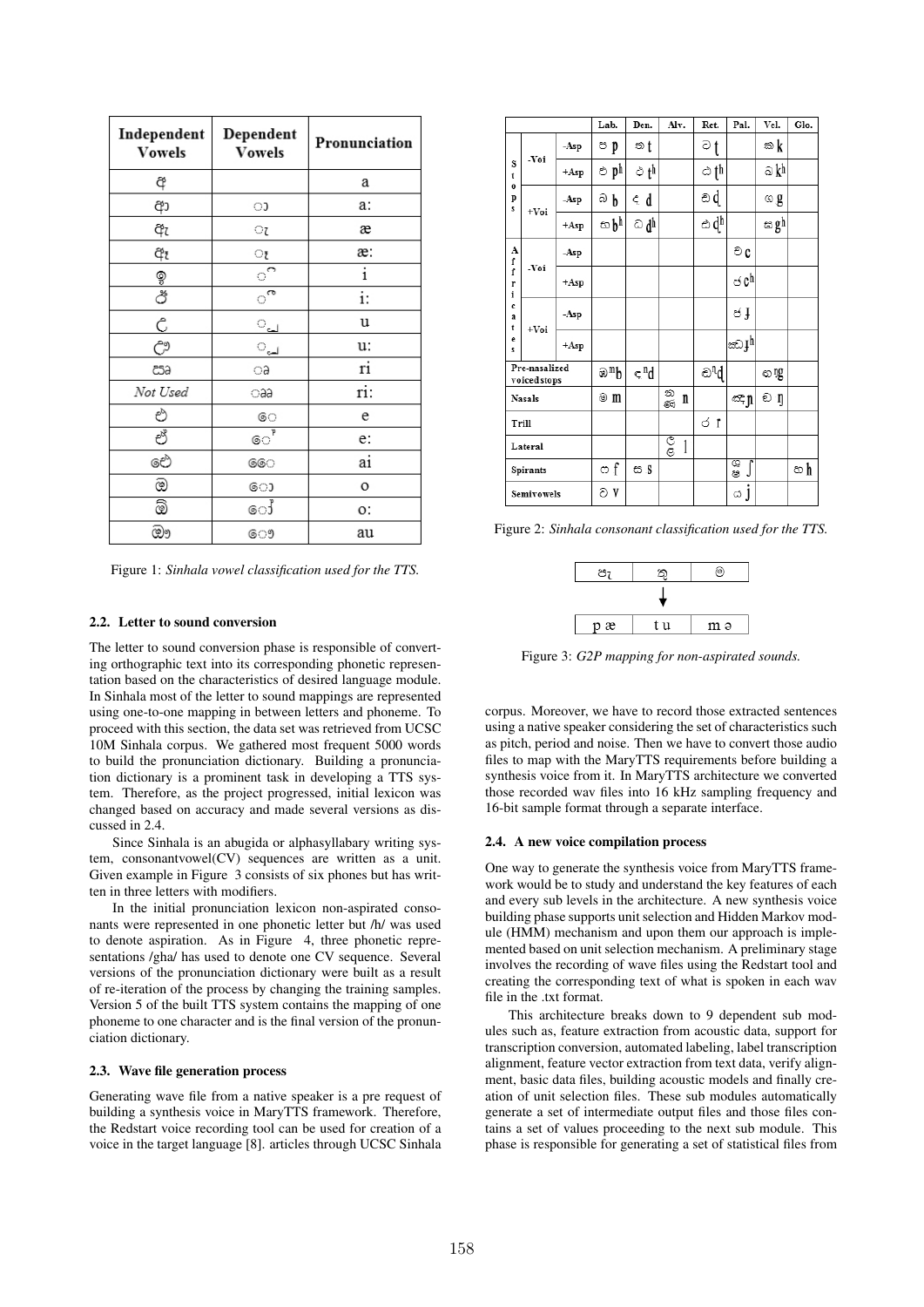

Figure 4: *G2P mapping for aspirated sounds.*

speech wave files such as MFCC calculation, together with the extracted allophones from the corresponding text of what is spoken in each speech signal. Furthermore, it will create label files which are responsible for producing an aligned label set while listening to each corresponding wave file. Label-transcription Alignment phase is used to create 3 sub directories to store converted Mary phone and Mary half-phone labels from previously generated label files. Furthermore, in this phase it will automatically create allophone files in xml format[4][9].

In our implementation process we used 1000 sentences in text format with their corresponding recorded wav files for training purpose and we maintained the same corpus throughout all our 5 versions. A brief description of each version is given below.

- Version 1: Built a synthesis Sinhala voice using a corresponding pronunciation dictionary. It consists of handling the aspiration and non-aspiration sounds. Here we used diphone mapping for handling non-aspiration sounds using two characters such that capital letter followed by a simple letter. We handled the aspiration sounds just using a simple letter. Moreover, voice integration phase consists of 1000 sentences with their corresponding wav files. However, through this voice it failed to differentiate between /a/ and  $/9/$  sounds. Therefore, we moved to our next version.
- Version 2: To resolve the problems that occurred in the previous version we used a single letter to represent the phonemes in Sinhala language. Here we used a combination of simple letters for handling non-aspiration sounds & capital letters for handling aspiration sounds. However, voice building phase was carried out using the same text data set that we used in previous version. Through this version it gave much better performance with compared to the previous version.
- Version 3: Both of our previous versions failed to produce a smooth voice as we expected. Therefore, we manually analyzed and changed allophone xml files, with the guidance of domain experts, which were generated from the  $3<sup>rd</sup>$  sublevel in the voice building phase without changing the pronunciation dictionary and the text data that we used in our  $2<sup>nd</sup>$  version. Upon that decision we didn't retrieve much better performance compared to the previous voices.
- Version 4: However, when we listened to the synthesis voice that we build from our latest version  $(3<sup>rd</sup>$  version) we encountered that there were some misalignments between wav files and their corresponding text files. Therefore we have analyzed and altered those lab files. For this task we used audacity which support in the Linux environment for audio analyzing. From that modification we retrieved a smooth Sinhala voice from our approach and it gives much better performances with compared to others.

• Version 5: For an experiment here we apply the combination of the concepts that we followed in both 3<sup>rd</sup> and 4 th versions. Finally we observed that we didn't retrieve much improvement compared to the  $4<sup>th</sup>$  version results. Therefore we moved with our evaluation phase by considering the  $4<sup>th</sup>$  version.

#### 2.5. Voice integration into the Windows platform

The MaryTTS framework is only compatible with Linux environments. For the voice integration process we have to deal with the screen reader. Among them we choose NVDA as our screen reader because most of the users are aware of Windows platform and NVDA is one of the most used screen reader in that platform combining with the speechhub which acts as a bridge between MaryTTS voice and NVDA screen reader.

NVDA (Non Visual Desktop Access) is known as an open source screen reader which allows blind and visually impaired people to use computers. This screen reader is capable of reading the text on the screen in a defined computerized voice. User has an ability to control what is read by moving the cursor to the relevant area of text using a mouse or some other equipment [10].

### 3. Evaluation & Results

The text to speech system can be evaluated by comparing the computerized voice and human voice, considering the various aspects such as naturalness, intangibility and suitability for used application [11]. Sinhala is generally considered as morphologically rich language based on their characteristics. Therefore, among them the most important components in our evaluation phase are the intelligibility and the naturalness of the speech.

The intelligibility of the speech refers that the synthesizer's output voice could be understood by a native person while the naturalness of the speech refers that the computerized spoken voice is similar to the human voice[12]. Specially, the TTS system is intended to use in various application; transportation, entertainment and medical by visually impaired people. Therefore, the naturalness scoring method proposed by Sluijter et al. estimates eleven factors which each listener is asked to map with the values from five-point scale [13].

After integrating the voice with the NVDA, Beta-testing for first five versions of the TTS was carried out using 20 samples among impaired people and another ten among sited people, to avoid the biasness. Here we used overall 15 sentences from 3 categories; 5 sentences with words from the training dataset, 5 sentences with words which are not in the training dataset and 5 sentences from editorial articles of online newspapers.

For this evaluation process we recorded the voice generated from the build Sinhala TTS for those 15 selected sentences and then we facilitated to listen those pre-recorded 15 sentences for each individual in our testing sample and asked them to write down the sentence they can hear while ranking the speech quality and the naturalness of them according to the grey scale given. The responses were marked separately in the evaluation sheets and the analysis were made based on those responses. Based on the observation of re-written sentences the intelligibility of the Sinhala TTS system was measured, which was defined as follows (in 1);

$$
Intelligibility = Average(\sum_{n=1}^{20} (100\frac{X}{Y}))
$$
 (1)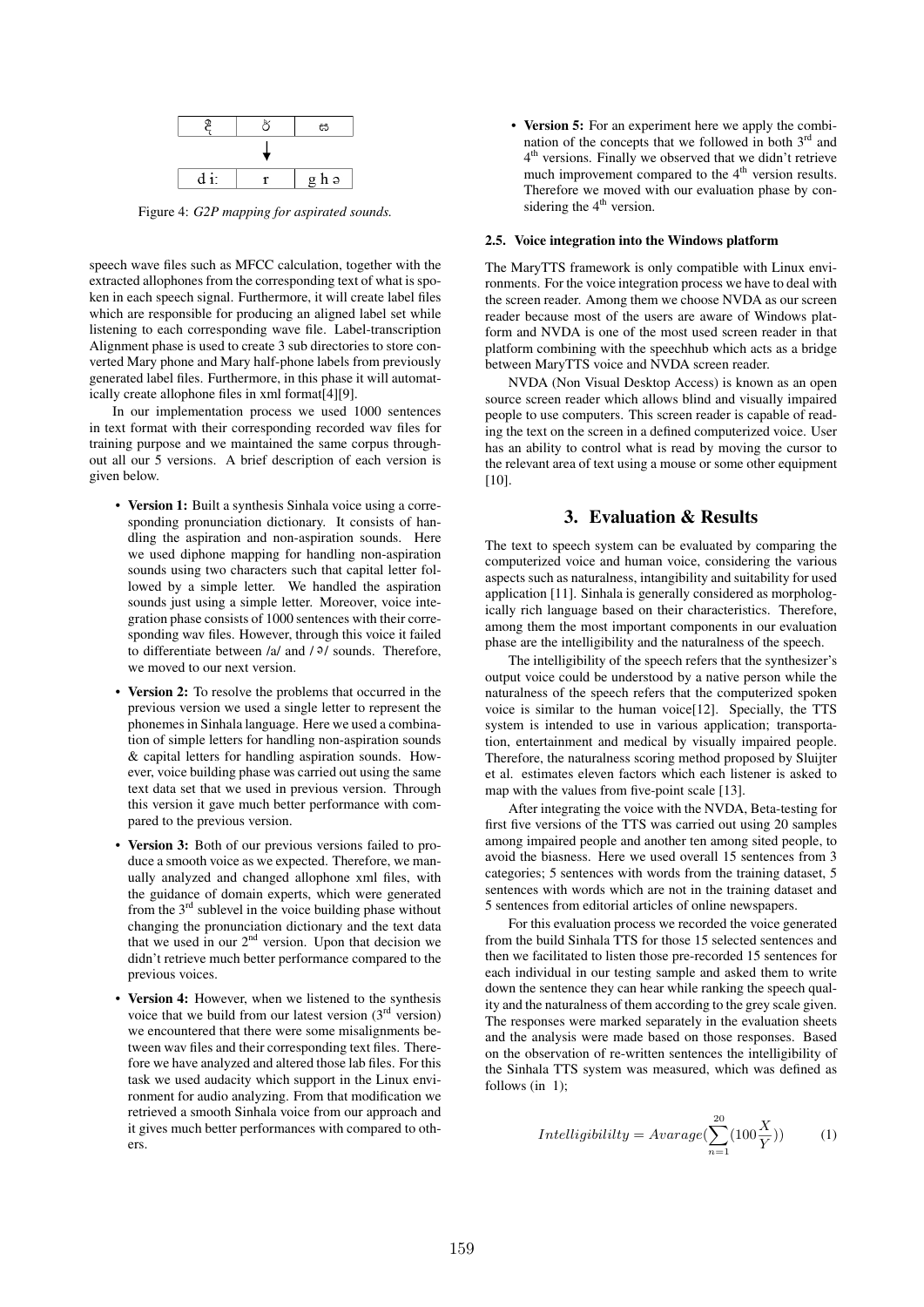Where  $X =$  number of correctly identified words and  $Y =$  total number of words in the sentences

Based on the results from those two samples we calculate the quality of the TTS for both visually impaired (shown in Figure 5) and for the sited samples (shown in Figure 6) and finally the overall performance was calculated.



Figure 5: *Quality of the synthesis Sinhala voice in visually impaired category.*

According to figure 5, intangibility of the Sinhala TTS is 66% based on the results we received from the visually impaired category. It means 66 words out of 100 pronounced by the Sinhala TTS can be correctly identified for the visually impaired people. Speech quality of the TTS is also above 50% and it indicate the improvement of usability aspect with respect to the previous TTS system; Festival which is implemented by LTRL [1].



Figure 6: *Quality of the synthesis Sinhala voice in sited category.*

Further, sited category has given higher values for the speech quality and the naturalness (70%) as well, may be due to the same reason. Since the sited category have no previous experience on listening TTS voices, they may have heard the Sinhala TTS voice better than the visually impaired evaluators. Further we calculated the overall performance of the Sinhala TTS by combining the values of both visually impaired and sited evaluators and Figure 7 below shows the values assigned for each attributes. According to figure 7 below, it clearly depicts that the intelligibility of the developed Sinhala TTS system received an approximately to 70%. Naturalness of the voice is also just below 70% while the overall speech quality is above 60%.

We identified two types of errors in the error analysis. The first type of errors includes phones not properly read. For in-



Figure 7: *Overall quality.*

stance /a/ and / $9$ / in Sinhala are two allophones in one phoneme and they occurred frequently in Sinhala speech. The TTS not properly read these two, since randomly selected 1000 sentences are not enough to cover most of context dependent sound units. The second type of errors includes digits, abbreviations and other such signs which are left in reading. To treat them a normalization process need to be applied. We hope implementing them in the future.

# 4. Conclusion

In order to record the used sentence corpus, we hired a female announcer. Even though aspirated consonants are pronounced non-aspirated in colloquial Sinhala, they are sometimes pronounced in formal speaking. Based on that consideration of that variation and recorded sentences with aspirated consonants. This approach is aimed at developing the synthesis Sinhala voice to convert text to speech using a unit selection mechanism in MaryTTS framework. In Sri Lanka, majority of people are confident in interacting in Sinhala language which is known as morphologically rich language. Therefore, implementing a TTS system for Sinhala is a challenging task. Through our system we reduce the gap between information retrieval in visually impaired by considering the native Sinhala language. As planned initially, this approach succeeded in identifying and reading the corresponding Sinhala text based on the unit selection methodology. On perceiving the results gained through the evaluation phase it clearly stated this proposed approach gives above 50% of accuracy for visually impaired category and 70% accuracy for sited category. Through this research we improved the performance of the synthesis voice depend on this data set. Therefore, we hope to improve our pronunciation dictionary and text sentence corpus in our future improvements.

# 5. Acknowledgements

This work was funded by the World Intellectual Property Organization, Geneva 20, and Switzerland. We are grateful Mr. Asoka Bandula from DAISY Lanka Foundation for his invaluable support in this project. We also wish to acknowledge Miss Sumudu Nanayakkara for providing voice for the TTS and the students of the Faculty of Arts, University of Colombo who supported the evaluation. The authors also acknowledge all the members of Language Technology Research Laboratory of the University of Colombo School of Computing, Sri Lanka, who helped in various ways to make this work bear fruit.